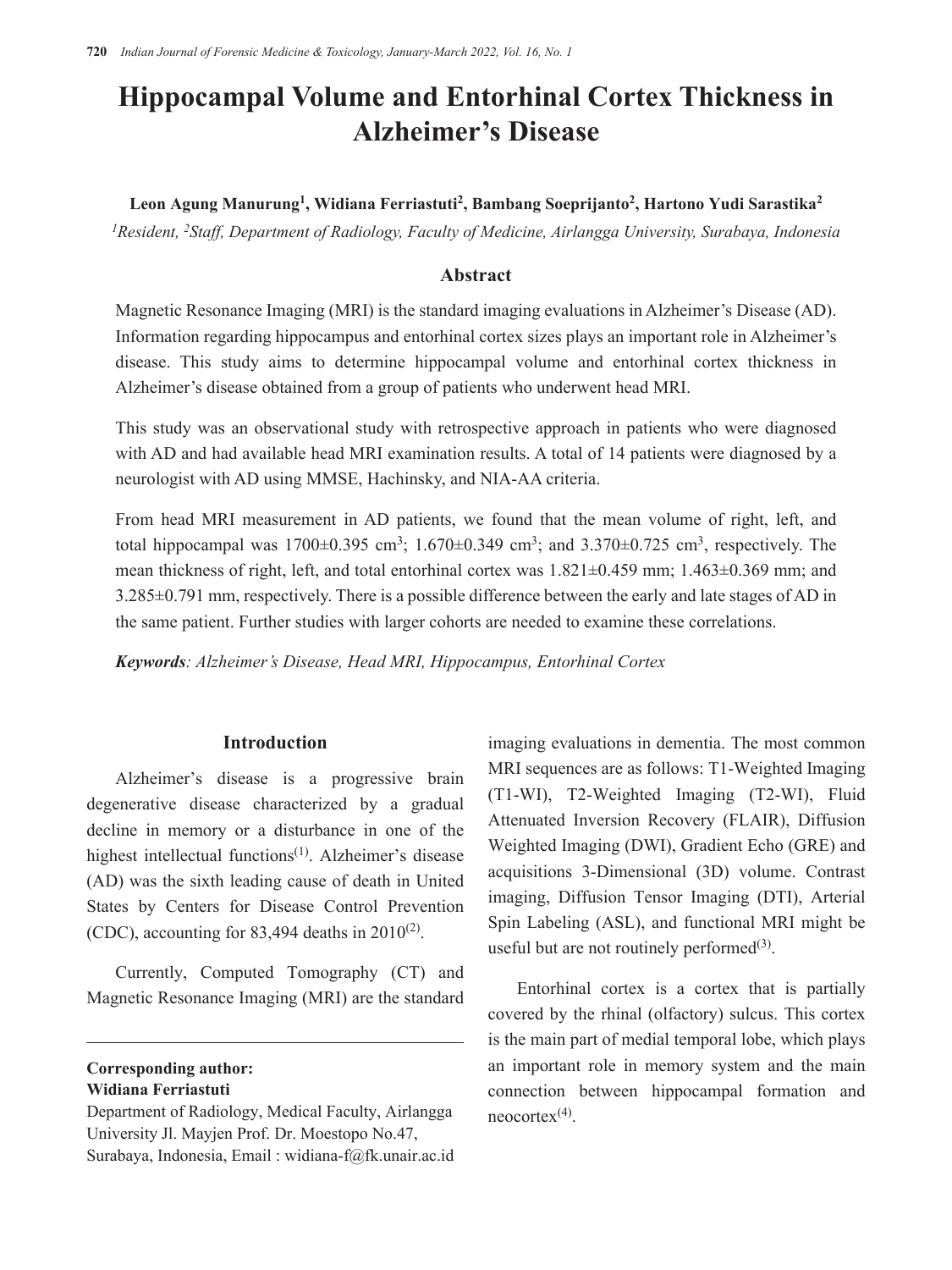Hippocampus is a cortical structure and is a part of medial temporal lobe where it is located inferiorly to lateral ventricle. This structure is involved in memory and neuroendocrine regulation. The hippocampus is a primitive cortex that plays a central role in memory processes with a relatively simple structure $(4)$ .

Information regarding hippocampus and entorhinal cortex sizes plays an important role in Alzheimer's disease. This study aims to determine hippocampal volume and entorhinal cortex thickness in Alzheimer's disease obtained from a group of patients who underwent head MRI.

# **Materials and Methods**

# *Study Design*

This study was an observational study with a retrospective approach that was conducted from July to December 2020 at a nursing home and a health care facility in Surabaya, Indonesia.

# *Study Subject*

The study subjects were patients who were diagnosed with AD and met the inclusion and exclusion criteria. The inclusion criteria were all patients who were diagnosed by a neurologist with AD using MMSE, Hachinsky, and NIA-AA criteria and had available head MRI examination results. The exclusion criteria included individuals with a history of head trauma within the last 6 months and was found features of infarct and/or hemorrhagic stroke and/or tumor on their head MRI.

## *Data Collection*

Demographic data and individual examination results were collected. In addition, data from individual head MRI examinations results were also collected.

The MRI machine used was General Electric (GE) Optima 360 1.5 T with GE Medical System software number 5394794-32. The MRI data used were taken from coronal slices of 3D-FSPGR MRI sequences. Entorhinal cortex thickness and hippocampal volume were measured with the following MRI settings: 3-Dimentional (3D) coronal slice, Fast Spoiled Gradient Echo (FSPGR), Time Echo (TE): 6, Time Repetition (TR): 13.2, Field of View (FOV): 24, slice thickness: 1.6, matrix: 320x192, bandwidth: 1563, and Inversion Time: 400.

Hippocampal volume and entorhinal cortex thickness measurements were performed manually using GE's Picture Archiving and Communication System (PACS) software with a single tracer. Hippocampal volume was measured in cubic centimeters  $(cm<sup>3</sup>)$ , while entorhinal cortex thickness was measured in millimeters (mm).

The assessment was conducted by two neuroradiology consultants, where each assessor did not know the patient's identity and data (doubleblinded).

#### *Data Analysis*

The obtained data and hippocampal volume and entorhinal thickness measurement results were analyzed using SPSS version 21.0 software. The data analysis used descriptive statistics.

## **Results**

#### *Subject Characteristics*

A total of 14 patients were diagnosed by a neurologist with AD using MMSE, Hachinsky, and NIA-AA criteria. Most AD patients were women with nine patients (64.3%).

The youngest patient with AD who underwent MRI examination was 61 years and the oldest was 85 years. The mean age of AD patients who underwent MRI examination was 75.14±8.085 years. Alzheimer's disease patients were then divided into two age groups, which were under and over 65 years. The results showed that Alzheimer's disease patients were mostly found in the age group of over 65 years with a total of 12 patients (85.7%).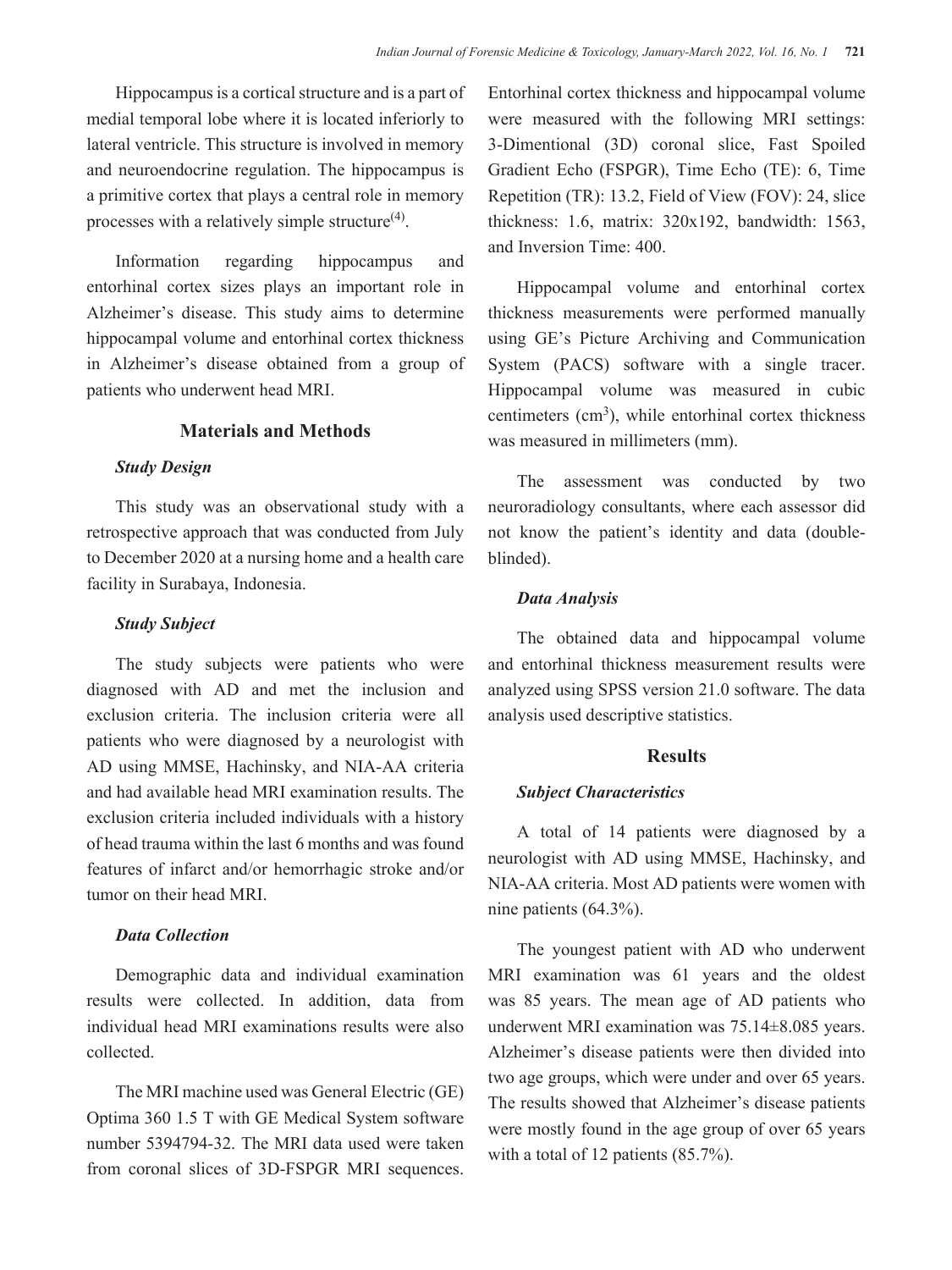Alzheimer's disease patients were also divided into two groups based on their latest education background, which were non-undergraduate and undergraduate groups. The results showed that most patients with Alzheimer's disease were in nonundergraduate group with 10 patients (71.4%). Data on subject characteristics of are presented in Table 1.

| <b>Characteristics</b>                                           | AD patients $(N=14)$ |
|------------------------------------------------------------------|----------------------|
| Mean age (years)                                                 | 75.14<br>(8.085)     |
| Gender (Male/Female)                                             | 5/9                  |
| Latest Education Background<br>(Non-undergraduate/Undergraduate) | 10/4                 |
| Duration of symptoms (years)                                     | 1.893<br>(1.318)     |
| <b>MMSE</b> score                                                | 19.07<br>(4.16)      |

**Table 1. Subject Demographic Characteristics** 

# *Hippocampal Volume and Entorhinal Cortex Thickness in AD Patients*

Hippocampal volume and entorhinal cortex thickness measurements using head MRI were performed by two assessors. Kappa test was then performed on the first and second measurement results both on hippocampal volume and entorhinal cortex thickness. The kappa test values on hippocampal volume and entorhinal cortex thickness measurements were 0.714 and 0.851 respectively, with a significance value of 0.001 and 0.001. Results of the two assessors were then averaged, both for the hippocampal volume (right hippocampus, left hippocampus, total hippocampus) and entorhinal cortex thickness (right entorhinal cortex, left entorhinal cortex, and total entorhinal cortex).

Hippocampal volume and entorhinal cortex thickness measurements in AD patients were presented in the form of a box plot diagram to determine the existence of outliers. From the box plot diagrams on right, left, and total hippocampal volumes, no outlier was found (Figure 1a). Box plot diagrams on right, left, and total entorhinal thicknesses showed no outlier either (Figure 1b).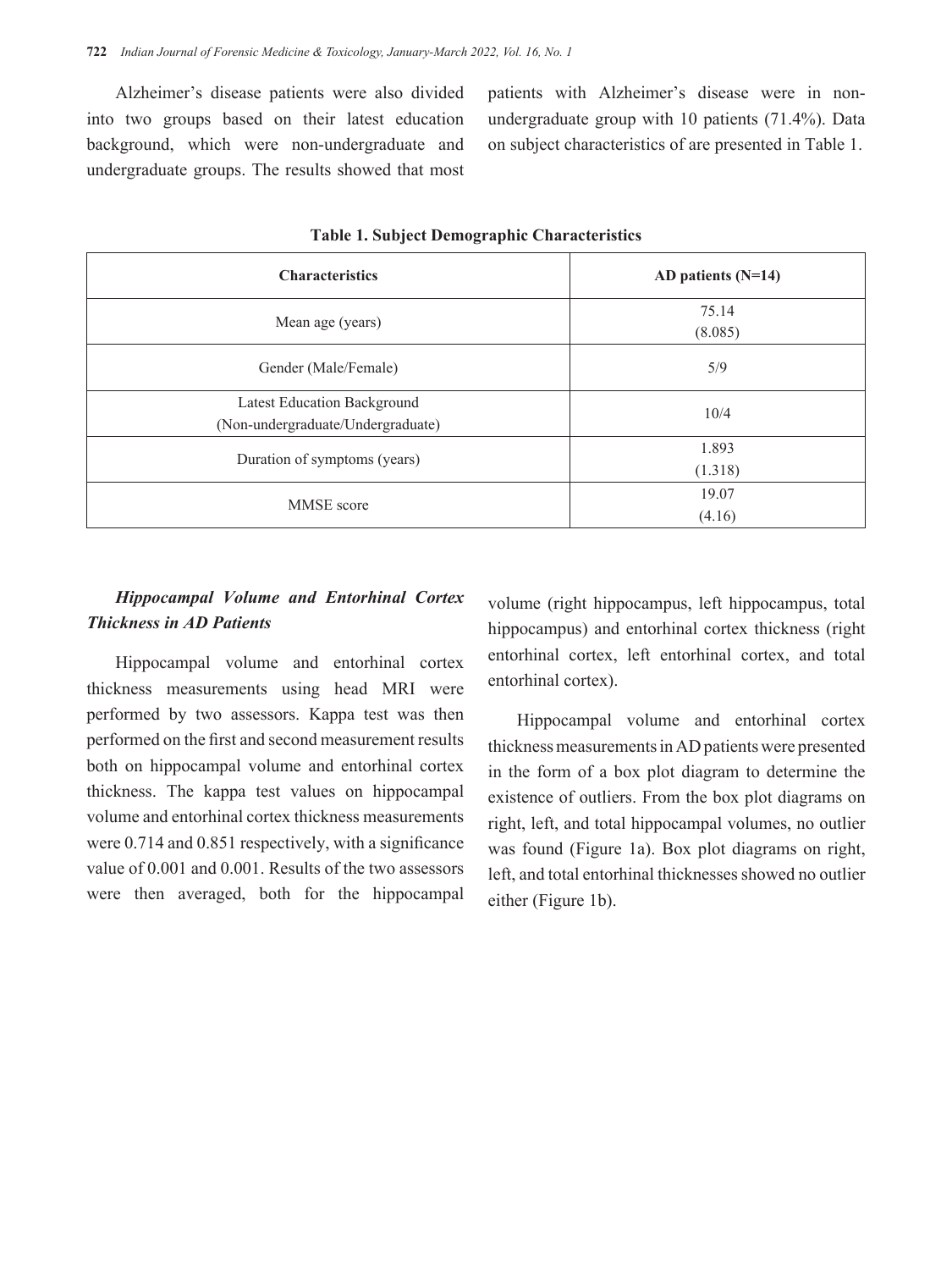

**Figure 1. a. Box plot diagrams on right, left, and total hippocampal volume, b. Box plot diagrams on right, left, and total entorhinal thickness.** 

From head MRI measurement in AD patients, we found that the mean volume of right, left, and total hippocampal was  $1700\pm0.395$  cm<sup>3</sup>;  $1.670\pm0.349$ cm<sup>3</sup>; and  $3.370 \pm 0.725$  cm<sup>3</sup>, respectively. The mean thickness of right, left, and total entorhinal cortex was 1.821±0.459 mm; 1.463±0.369 mm; and 3.285±0.791 mm, respectively. This data is presented in Table 2.

| <b>Mean Size</b>                       | <b>Alzheimer's Disease Patients</b><br>$(N=14)$ |
|----------------------------------------|-------------------------------------------------|
| Right Hippocampal Volume (cm3)         | 1.700<br>(.395)                                 |
| Left Hippocampal Volume (cm3)          | 1.670<br>(.349)                                 |
| Total Hippocampal Volume (cm3)         | 3.370<br>(.725)                                 |
| Right Entorhinal Cortex Thickness (mm) | 1.821<br>(0.459)                                |
| Left Entorhinal Cortex Thickness (mm)  | 1.463<br>(0.369)                                |
| Total Entorhinal Cortex Thickness (mm) | 3.285<br>(0.791)                                |

 **Table 2. Mean Entorhinal Cortex Thickness and Hippocampal Volume**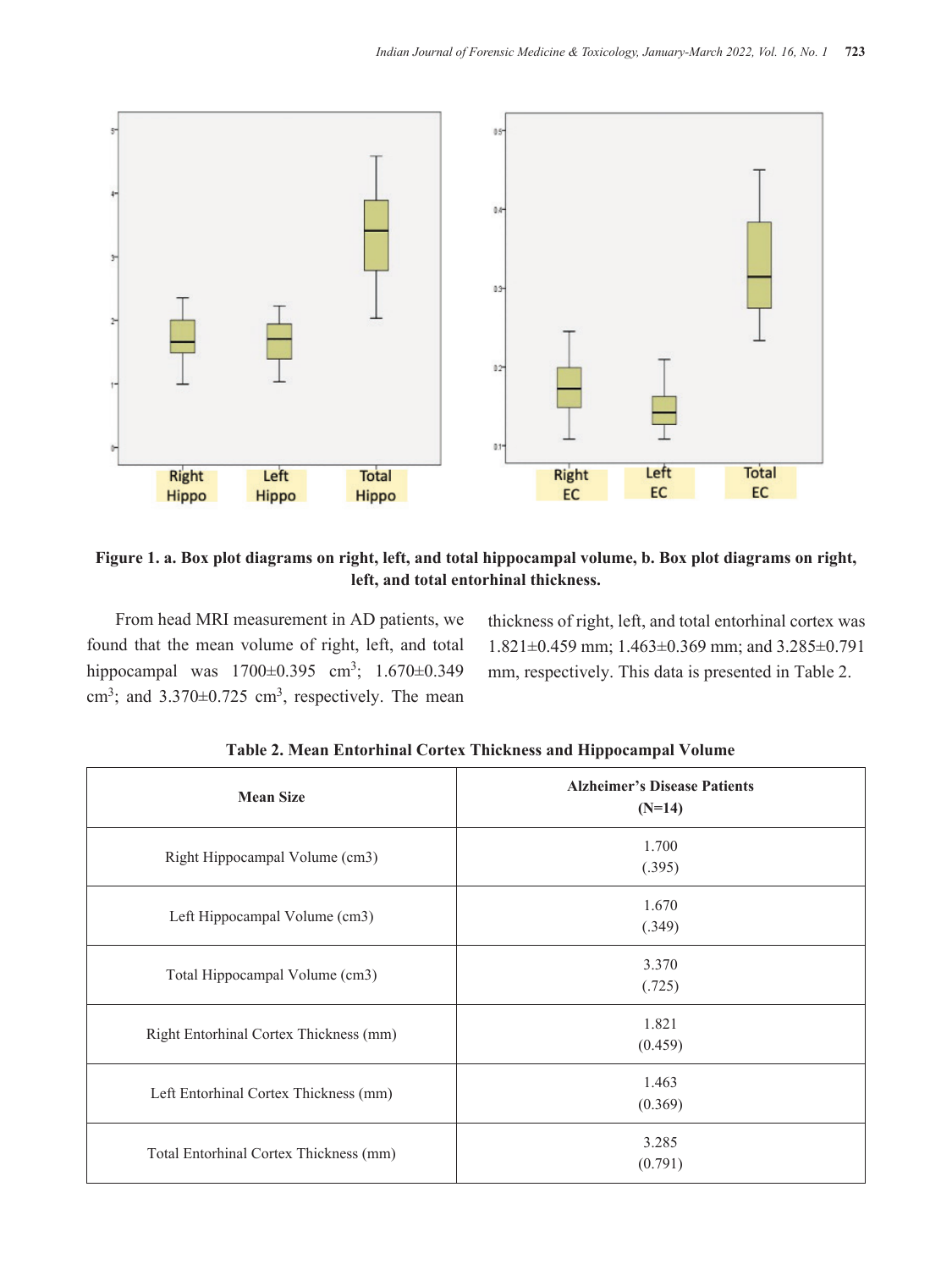#### **Discussion**

The youngest AD patient who underwent head MRI examination was 61 years old and the oldest was 85 years old. In this study, subjects suffering from Alzheimer's disease were divided into two age groups, which were <65 years and >65 years. The age group <65 years was included in the EOAD group (early onset AD) and the age group >65 years was included in the late onset AD or LOAD group<sup> $(5)$ </sup>. Most patients with Alzheimer's disease were at above 65 years with a total of 12 patients. The age distribution in this study was the same as a study conducted by Van Der Vlies et al. $(6)$ , in 2009 where people with Alzheimer's disease above 65 years old had a greater proportion than people with Alzheimer's disease below 65 years old.

From a total of 14 patients with Azheimer's disease who underwent head MRI examinations, it was found that the incidence rate was higher for women than men. In this study, there were 9 female patients and 5 male patients. The gender distribution in this study was similar to a study from Viña and Lloret<sup> $(7)$ </sup> in 2010 regarding the proportion of gender in people with Alzheimer's disease. The main risk factors for the development of AD are age and gender. The incidence of Alzheimer's disease was higher in women than men, and this could not simply be attributed to a higher life expectancy in women than in men. The explanation regarding the pathological process of higher incidence of Alzheimer's disease in women must be clearly explained. Viña and Lloret<sup> $(7)$ </sup> explained that mitochondria in young women are protected from amyloid-β toxicity, less Reactive Oxygen Species (ROS) production by mitochondria, and less apoptogenic signal release. These mitochondrial protections were caused by the presence of estrogen hormone which protects cells from amyloid-β toxicity. Furthermore, estrogen level plummets in older women, reducing mitochondrial protection.

From 14 patients with Alzheimer's disease in this study, most patients (10 patients) had nonundergraduate education. With this data, it could be concluded that most of the study subjects had a lower level of education in this study. The result in this study was similar to a study by Sharp and  $\text{Gatz}^{(8)}$  in 2011. This study $(8)$  is a systematic review that analyzed a total of 88 studies, where 27 studies analyzed the correlation between education background and AD, 37 studies analyzed the correlation between education and total dementia, and 24 studies analyzed the correlation between the two (AD and total dementia). In this study, 51 studies (58%) reported a significant effect of low education on dementia risk, whereas 37 studies (42%) reported no significant correlation between low education and dementia outcome.

From the head MRI examination in Alzheimer's disease patients, hippocampal volume of entorhinal cortex thickness measurement was conducted using FSPGR sequence on coronal slices using manual tracer technique. From the head MRI measurement, it was found that the mean hippocampal volume in the right, left, and total hippocampus were  $1.700\pm0.395$ cm3; 1.670±0.349 cm3; and 3.370±0.725 cm3, respectively. The mean entorhinal cortex thickness in the right, left, and total entorhinal cortex were 1.821±0.459 mm; 1.463±0.369 mm; and 3.285±0.791 mm, respectively.

The mean hippocampal volume in this study has a minimal difference in a study from Dhikav et  $al^{(9)}$ , where the results of the hippocampal volume were 1.64±0.55 cm3 in the right hippocampus and 1.59±0.55 cm3 in the left hippocampus. In another study from Vijayakumar and Vijayakumar<sup> $(10)$ </sup> and Leandrou et al. $(11)$ , the hippocampal volume had a fairly wide margin, especially in a study from Leandrou et al.<sup> $(11)$ </sup> because the study population did not represent the Asian race. Another factor that might have an effect is the severity of Alzheimer's disease patients in the study population and the size of the study population. The entorhinal cortex thickness in this study has a minimal difference in a study from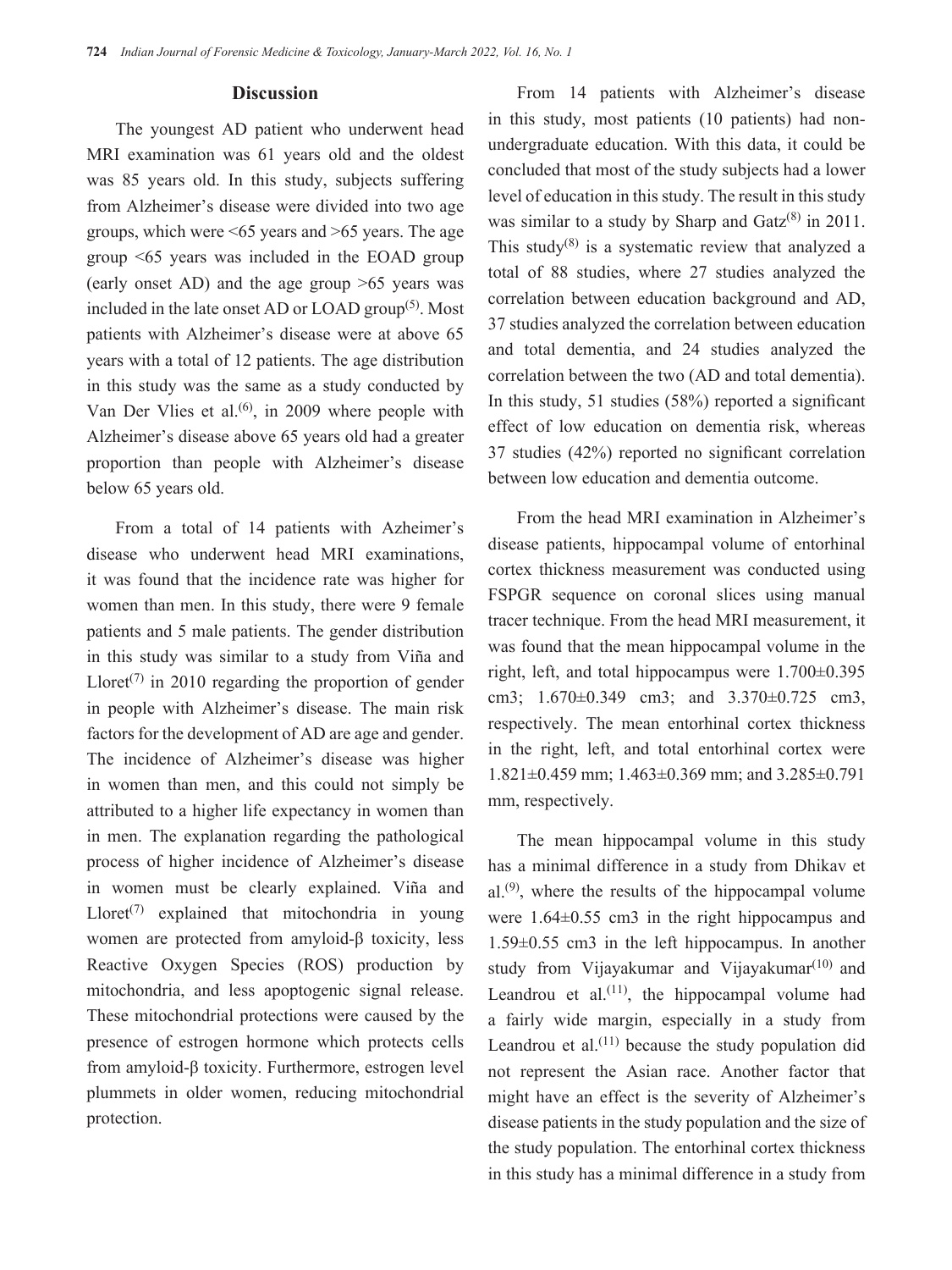Holbrook et al.<sup> $(12)$ </sup>, where the mean entorhinal cortex thickness was 1.97±0.19 mm. In another study from Velayudhan et al. $(13)$ , the mean entorhinal cortex thickness had a fairly significant difference with of the entorhinal cortex thickness in this study, which  $2.6 \pm 0.53$  mm.

This study has several limitations. The number of subjects in this study was not large due to the high cost of MRI examinations and this examination is not covered by the patient's health insurance. Patients with severe Alzheimer's condition or restlessness could not have an MRI examination without the aid of anesthesia. It is possible that patients with severe conditions have lower hippocampal volume and entorhinal cortex thickness.

# **Conclusion**

From the hippocampal volume measurements, it was found that the right, left, and total hippocampal volumes were 1.700±0.395 cm3; 1.670±0.349 cm3; and 3.370±0.725 cm3, respectively. Meanwhile, from the entorhinal cortex thickness measurements it was found that the right, left, and total entorhinal cortex thickness were 1.821±0.459 mm; 1.463±0.369 mm; and 3.285±0.791 mm, respectively.

There is a possible difference between the early and late stages of AD in the same patient, therefore the decrease in hippocampal volume and entorhinal cortex thickness could not be evaluated. Furthermore, continuous measurement of hippocampal volume and entorhinal cortex thickness might help predict AD progression and initiate early treatment. Further studies with larger cohorts are needed to examine these correlations.

# Acknowledgement

We would like to thank Department of Radiology of Dr. Soetomo Hospital Surabaya, Indonesia in providing the data for analysing.

# Ethical clearance

The protocol of this study was approved Institutional Ethics Committee, Faculty of Medicine, Airlangga University, Surabaya.

# **Source of Funding:** Self

#### **Conflict of Interest:** Nil

# **References**

- 1. Grossberg G, Kamat S. Alzheimer's: The Latest Assessment & Treatment Strategies [Internet]. Jones & Bartlett Learning; 2010 [cited 2014 Apr 27]. 109 p. Available from: http://books.google. com/books?id=6Ik5QLLO6LIC&pgis=1
- 2. Xu JQ, Kochanek KD, Murphy SL, Tejada-Vera B. Deaths: Final data for 2007. National vital statistics reports; vol 58 no 19. 2007;58(19). Available from: http://www.mendeley.com/ research/deaths-final-data-for-2002-nationalvital-statistics-reports/
- 3. Zukotynski K, Kuo PH, Mikulis D, Rosa-Neto P, Strafella AP, Subramaniam RM, et al. PET/CT of Dementia. Am J Roentgenol [Internet]. 2018 Aug;211(2):246–59. Available from: https:// www.ajronline.org/doi/10.2214/AJR.18.19822
- 4. Lim R, Wellings TP, Brichta AM. Encyclopedia of Computational Neuroscience. Encyclopedia of Computational Neuroscience. 2020.
- 5. Tellechea P, Pujol N, Esteve-Belloch P, Echeveste B, García-Eulate MR, Arbizu J, et al. Early- and late-onset Alzheimer disease: Are they the same entity? Neurol (English Ed [Internet]. 2018;33(4):244-53. Available from: http://dx.doi.org/10.1016/j.nrleng.2015.08.009
- 6. Van Der Vlies AE, Koedam ELGE, Pijnenburg YAL, Twisk JWR, Scheltens P, Van Der Flier WM. Most rapid cognitive decline in APOE 4 negative Alzheimer's disease with early onset. Psychol Med. 2009;39(11):1907–11.
- 7. Viña J, Lloret A. Why women have more Alzheimer's disease than men: Gender and mitochondrial toxicity of amyloid-β peptide. J Alzheimer's Dis. 2010;20(SUPPL.2):527–33.